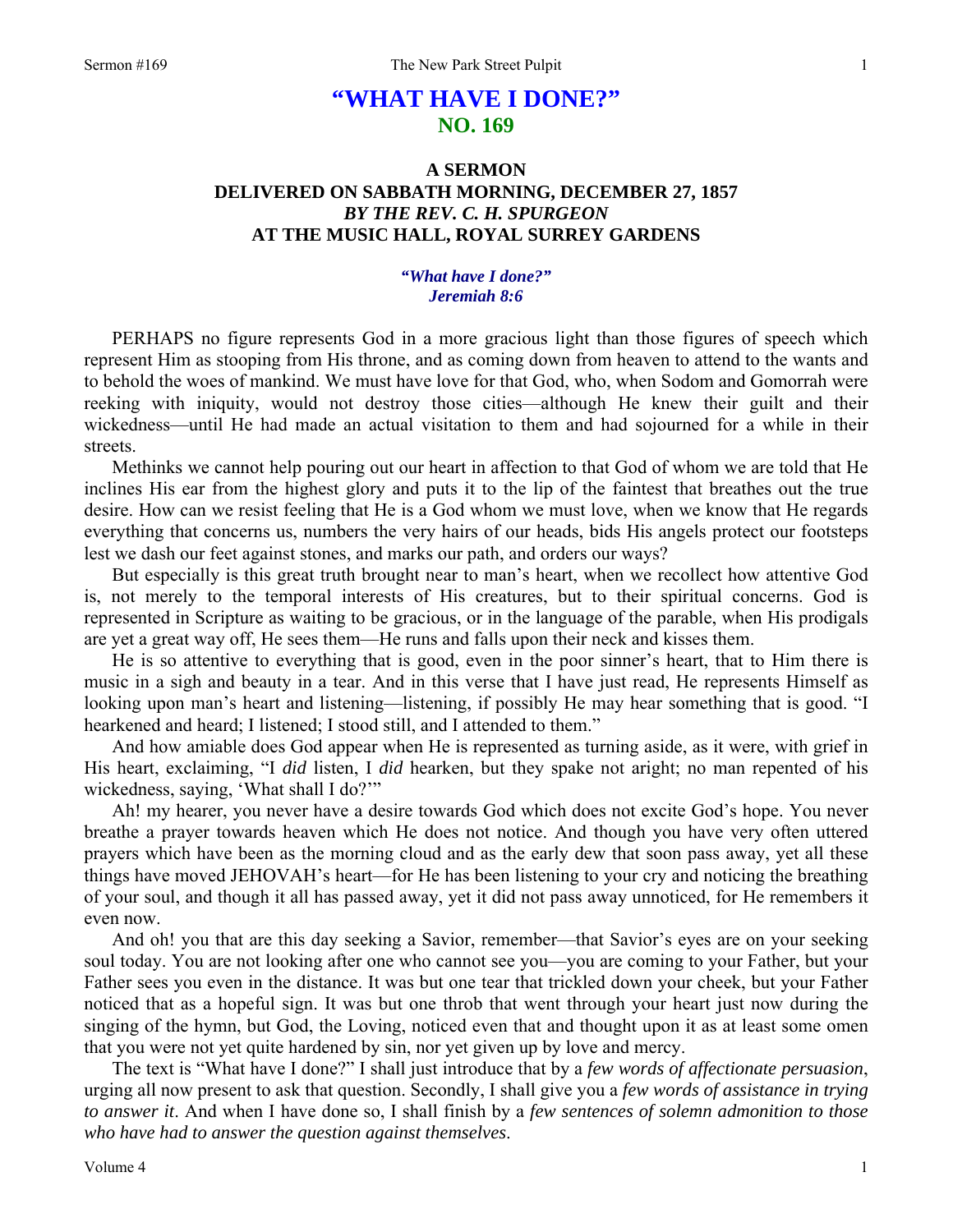**I.** First, then, a few words of EARNEST PERSUASION, requesting everyone now present, and more especially every unconverted person, to ask this question of himself and answer it solemnly— "What have I done?"

Few men like to take the trouble to review their own lives. Most men are so near bankruptcy that they are ashamed to look at their own books. The great masses of mankind are like the silly ostrich, which, when hard pressed by the hunters, buries its head in the sand and shuts its eyes—and then thinks, because it does not see its pursuers, it is safe.

The great masses of mankind, I repeat, are ashamed to review their own biographies. And if conscience and memory together could turn joint authors of a history of their lives throughout, they would buy a huge iron clasp and a padlock to it, and lock the volume up, for they dare not read it. They know it to be a book full of lamentation and woe, which they dare not read, and still go on in their iniquities.

I have therefore a hard task in endeavoring to persuade you one and all to take down that book, and be its pages few or many, be they white or be they black, I have some difficulty in getting you to read them through. But may the Holy Spirit persuade you now, so that you may answer this question, "What have I done?" For remember, my dear friends, that searching yourself can do you no hurt.

No tradesman ever gets the poorer by looking to his books. He may find himself to be poorer than he thought he was, but it is not the looking to the books that has hurt him. He has hurt himself by some ill trading before. Better, my friend, for you to know the past whilst there is yet time for repairing it, than that you should go blindfolded, hoping to enter the gates of Paradise and find out your mistake when alas! it is too late, because the door is shut.

There is nothing to be lost by taking stock. You cannot be any the worse off for a little selfexamination. This of itself shall be one strong argument to induce you to do it. But remember, you may be a great deal the better, for suppose your affairs are all right with God—why then you may make good cheer and comfort yourself, for he that is right with his God has no cause to be sad.

But ah! remember there are many probabilities that you are wrong. There are so many in this world who are deceived that there are many chances that you are deceived too. You may have a name to live and yet be dead. You may be like John Bunyan's tree, of which He said, "'Twas fair to look upon and green outside, but the inside of it was rotten enough to be tinder for the devil's tinder box."

You may this day thus stand before yourself and fellow creatures well white-washed and exceeding fair, but you may be like that Pharisee of whom Christ said, "You are a white-washed sepulchre, for inwardly you are full of rottenness and dead men's bones."

Now, man, however you may wish to be self-deceived, for my own part I feel that I would a thousand times rather know my own state really than have the most pleasing conceptions about it and find myself deceived. Many a time have I solemnly prayed that prayer, "Lord, help me to know the worst of my own case. If I be still an apostate from You, without God and without Christ, at least let me be honest to myself and know what I am."

Remember, my friend, that the time you have for self-examination is, after all, very short. Soon you will know the great secret. I perhaps may not say words rough enough to rend off the mask which you now have upon you, but there is one called Death who will stand no compliment. You may masquerade it out today in the dress of the saint, but death will soon strip you and you must stand before the judgment seat after death has discovered you in all your nakedness, be that naked innocence or naked guilt.

Remember, too, though you may deceive yourself, you will not deceive your God. You may have light weights and the beam of the scale in which you weigh yourself may not be honest, and may not therefore tell the truth, but when God shall try you, He will make no allowances. When the everlasting JEHOVAH grasps the balances of justice and puts His law into one scale, ah, sinner, how you will tremble when He shall put you into the other—for unless Christ be your Christ you will be found light weight—you will be weighed in the balances and found wanting and be cast away forever.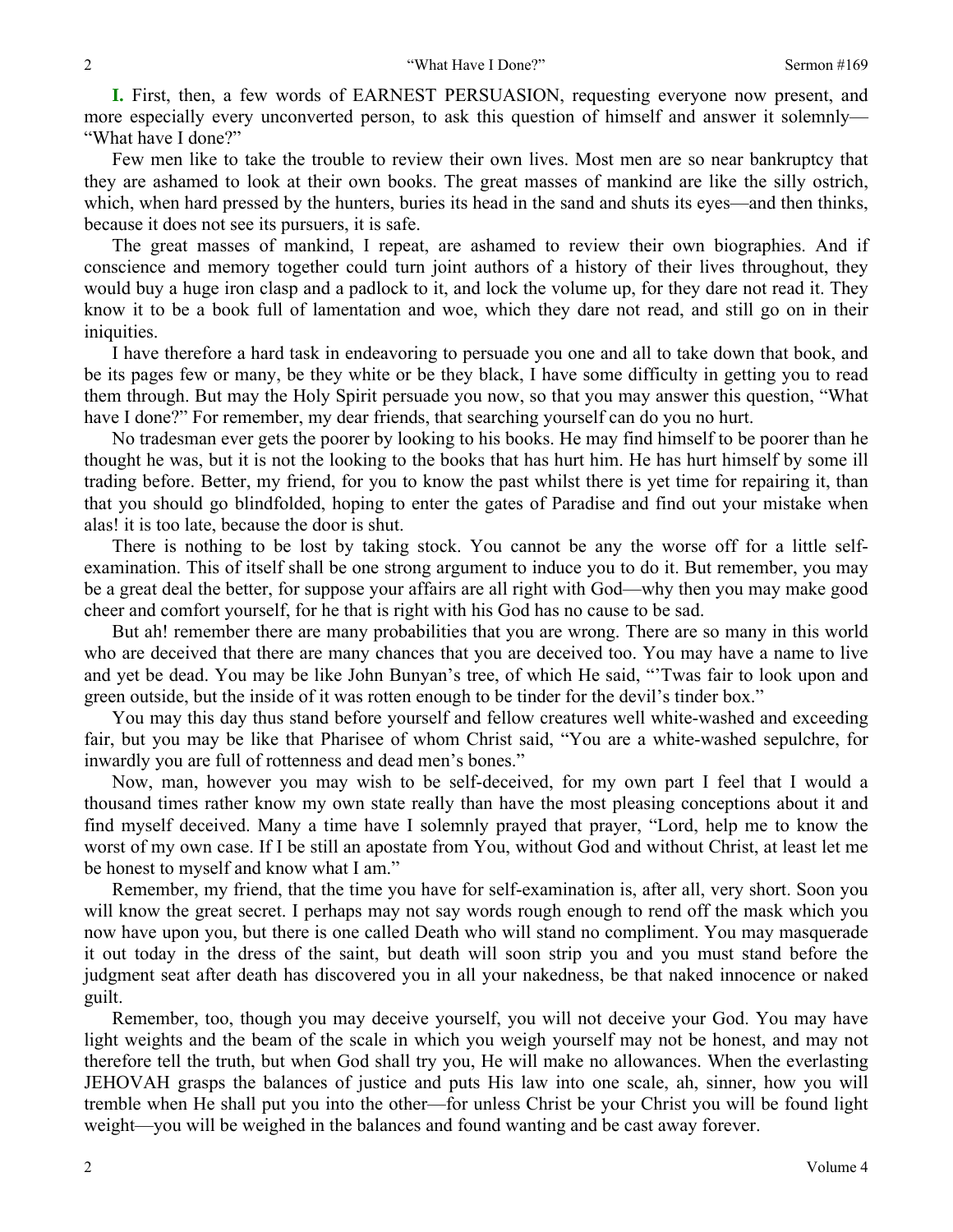Oh! what words shall I adopt to induce every one of you to now search yourselves! I know the various excuses that some of you will make. Some of you will plead that you are members of churches and that, therefore, all is right with you. Perhaps you look across from the gallery and you say to me, "Mr. Spurgeon, your hands baptized me but this year into the Lord Jesus and you have often passed to me the sacramental bread and wine."

Ah, my hearer, I know that and I have baptized, I fear, many of you that the Lord has never baptized, and some of you have been received into church fellowship on earth who were never received by God. If Jesus Christ had one hypocrite in His twelve, how many hypocrites must I have here in nearly twelve hundred?

Ah! my hearers, in this age it is a very easy thing to make a profession of religion. Many churches receive candidates into their fellowship without examination at all. I have had such come to me and I have told them, "I must treat you just the same as if you came from the world," because they said, "I never saw the minister, I wrote a note to the church and they took me in."

Verily, in this age of profession, a man may make the highest profession in the world and yet be at last found with damned apostates. Do not put off the question for that. And do not say, "I am too busy to attend to my spiritual concerns. There is time enough yet." Many have said that and before their "time enough" has come, they have found themselves where time shall be no more.

Oh! you that say you have time enough, how little do you know how near death is to you. There are some present who will not see New Year's Day. There is every probability that a very large number will never see another year. Oh, may the Lord our God prepare us each for death and for judgment, and bless this morning's exhortation to our preparation, by leading us to ask the question—"What have I done?"

**II.** Now, then, I am to help you to answer the question—"What have I done?"

Christian, true Christian, I have little to say to you this morning. I will not multiply words, but leave the inquiry with your own conscience. What have you done? I hear you reply, "I have done nothing to save myself, for that was done for me in the everlasting covenant, from before the foundation of the world. I have done nothing to make a righteousness for myself, for Christ said, 'It is finished.' I have done nothing to procure heaven by my merits, for all that Jesus did for me before I was born."

But say, brother, what have you done for Him who died to save your wretched soul? What have you done for His church? What have you done for the salvation of the world? What have you done to promote your own spiritual growth in grace? Ah! I might hit some of you that are true Christians very hard here. But I will leave you with your God. God will chastise His own children.

I will, however, put a pointed question—are there not many Christians now present who cannot recollect that they have been the means of the salvation of one soul during this year? Come, now, turn back. Have you any reason to believe that directly or indirectly you have been made the means this year of the salvation of a soul?

I will go further—there are some of you who are old Christians and I will ask you this question have you any reason to believe that ever since you were converted you have ever been the means of the salvation of a soul? It was reckoned in the East, in the times of the patriarchs, to be a disgrace to a woman that she had no children. But what a disgrace it is to a Christian to have no spiritual children—to have none born unto God by his instrumentality!

And yet, there are some of you here who have been spiritually barren and have never brought one convert to Christ. You have not one star in your crown of glory and must wear a starless crown in heaven. Oh! I think I see the joy and gladness with which a good child of God looked upon me last week, when we had heard someone who had been converted to God by her instrumentality.

I took her by the hand and said, "Well, now, you have reason to thank God." "Yes, sir," she said, "I feel a happy and an honored woman now. I have never, that I know of, before been the means of bringing a soul to Christ." And the good woman looked so happy, the tears were in her eyes for gladness.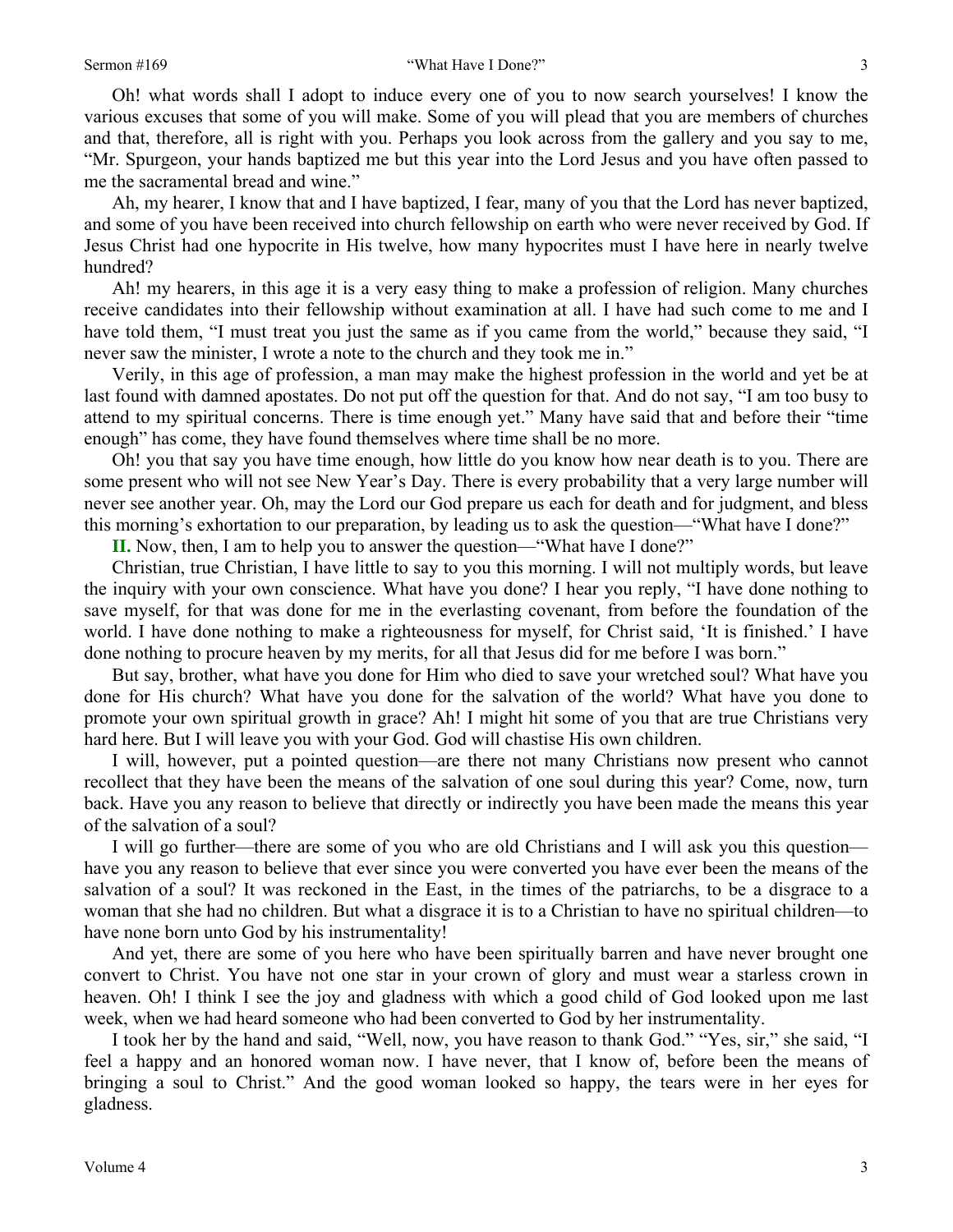How many have you brought during this year? Come, Christian, what have you done? Alas! alas! you have not been a barren fig tree, but still your fruit is such that it cannot be seen. You may be alive unto God, but how many of you have been very unprofitable and exceedingly unfruitful? And do not think that while I thus deal hardly with you, I would excuse myself?

No, I ask myself the question, "What have I done?" And when I think of the zeal of Whitefield and of the earnestness of many of those great evangelists of former times, I stand here astounded at myself, and I ask myself the question, "What have I done?" And I can only answer it with some confusion of face.

How often have I preached to you, my hearers, the Word of God—and yet how seldom have I wept over you as a pastor should! How often ought I to have warned you of the wrath to come, when I have forgotten to be as earnest as I might have been. I fear lest the blood of souls should lie at my door when I shall come to be judged of my God at last.

I beseech you, pray for your minister in this thing, that he may be forgiven if there has ever been a lack of earnestness, and energy, and prayerfulness, and pray that during the next year I may always preach as though I never might preach again,

## *"A dying man to dying men."*

I heard the moralist whilst I was questioning the Christian, say, "What have I done? Sir, I have done all I ought to have done. You may, as a Gospeller, stand there and talk to me about sins, but I tell you, sir, I have done all that was my duty. I have always attended my church or chapel regularly every Sunday as ever a man or woman could. I have always read prayers in the family and I always say prayers before I go to bed and when I get up in the morning. I don't know that I owe anybody anything or that I have been unkind to anybody. I give a fair share to the poor and I think if good works have any merit, I certainly have done a great deal."

Quite right, my friend, very right, indeed—*if* good works have any merit—but then it is very unfortunate that they have not any. For our good works, if we do them to save ourselves by them, are no better than our sins. You might as well hope to go to heaven by cursing and swearing as by the merits of your own good works.

For although good works are infinitely preferable to cursing and swearing in a moral point of view, yet there is no more merit in one than there is in the other, though there is less sin in one than in the other. Will you please remember then, that all you have been doing all these years is good for nothing?

"Well, but sir, I have trusted in Christ." Now stop! Let me ask you a question. Do you mean to say that you have trusted partly in Christ and partly in your own good works? "Yes, sir." Well, then, let me tell you, the Lord Jesus Christ will never be a make-weight. You must take Christ wholly, or else no Christ at all—Christ will never go halves with you in the work of salvation.

So, I repeat, all you have ever done is good for nothing. You have been building a card house and the tempest will blow it down. You have been building a house upon the sand and when the rains descend and the floods come, the last vestige of it will be swept away forever. Hear the word of the Lord! "By the works of the law shall no flesh living be justified."

"Cursed is every one that continueth not in *all* things that are written in the book of the law to do them." And in as much as you have not continued in all things that are written in the law, you are transgressors of the law and you are under the curse, and all that the law has to say to you is, "Cursed, cursed, cursed! Your morality is of no help to you whatever, as to eternal things."

I turn to another character. He says, "Well, I don't trust in my morality nor in anything else. I say,

#### *'Begone, dull care, I pray you begone from me.'*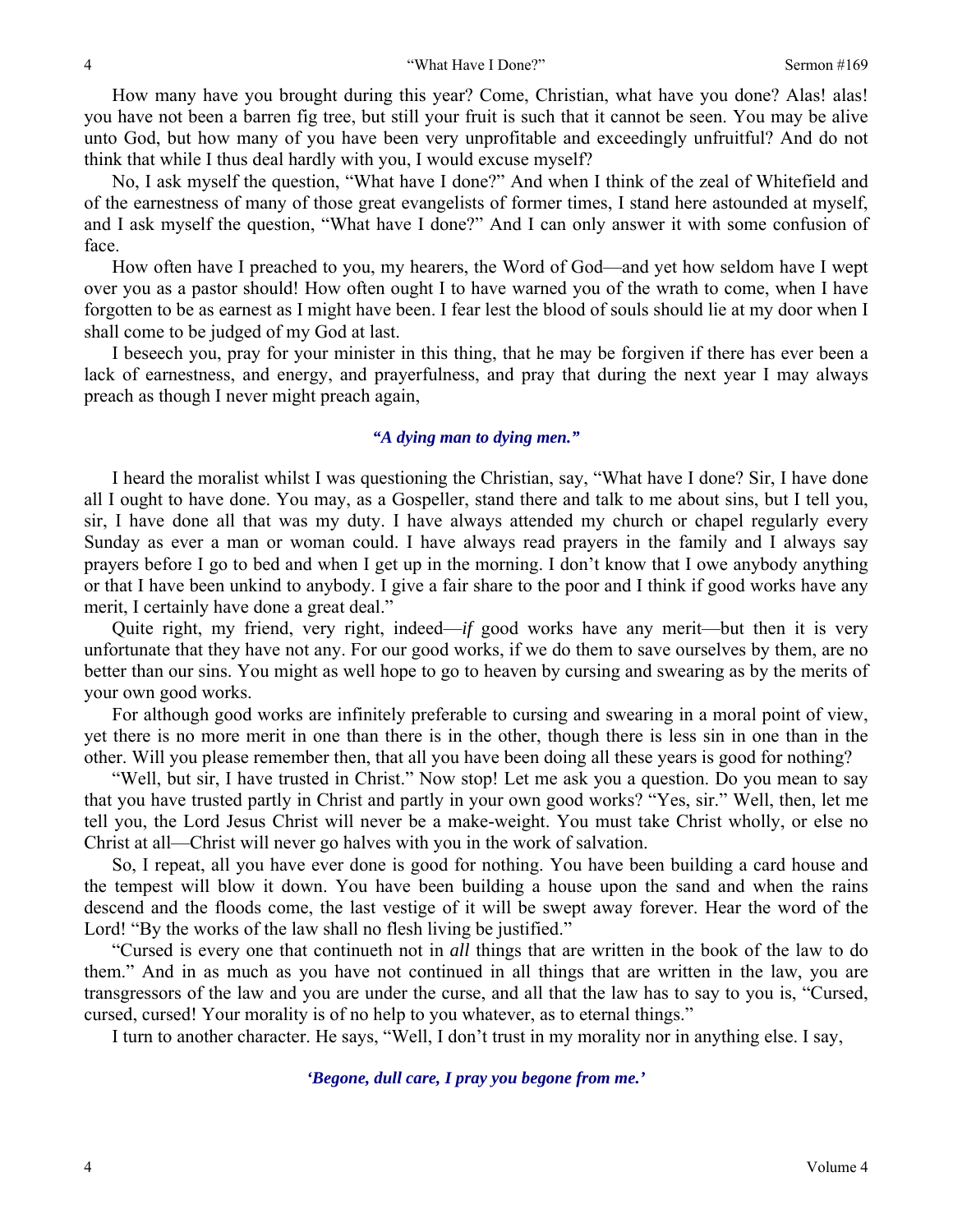#### Sermon #169 **"What Have I Done?"** "What Have I Done?"

"I have nothing to do with talking about eternity, as you would have me. But sir, I am not a bad fellow after all. It is a very little that I ever do amiss. Now and then a peccadillo, just a little folly, but neither my country, nor my friends, nor my own conscience can say anything against me. True, I am none of your saints. I don't profess to be too strict. I may go a little too far, sometimes, but it is only a little and I dare say we shall be able to set all matters straight before the end comes."

Well, friend, but I wish you had asked yourself the question, "What have I done?"—it strikes me that if each of you would just take off that film, that films your heart and your life over, you might see a grievous leprosy lurking behind what you have done.

"Well, for the matter of that," says one, "perhaps I may have taken a glass or two too much sometimes." Stop a bit! What is the name of that? Stutter as much as you like! Out with it! What is the name of it? "Why, it is just a little mirth, sir." Stop. Let us have the right name of it. What do you call it in anyone else? "Drunkenness, I suppose."

Says another, "I have been a little loose in my talk sometimes." What is that? "It has been just a merry spree." Yes, but please call it what it ought to be called—lascivious conversation. Write that down. "Oh, no, sir, things are looking serious." Yes, they are, indeed, but they do not look any more serious than they really are.

Sometimes you have been out on the Sabbath, haven't you? "Oh! yes, but that has been only now and then—just sometimes." Yes, but let us put it down what it is and we will see what the list comes to—Sabbath-breaking! "Stop," you say, "I have gone no further, sir, certainly I have gone no further."

I suppose in your conversation, sometimes during your life, you have quoted texts of Scripture to make jokes of them haven't you? And sometimes you have cried out, when you have been a little surprised, "Lord have mercy upon me!" and such things. I don't venture to say you swear—though there is a Christian way of swearing that some people get into and they think it is not quite swearing—but what it is besides nobody knows, and so we will put it down as swearing—cursing and swearing.

"Oh! sir, it was only when somebody trod on my toes, or I was angry." Never mind, put it down by its right name. We shall get a pretty good list against you by and by.

I suppose that in trade you never adulterate your articles. "Well that is a matter of business in which you ought not to interfere." Well, it so happens I am going to interfere—and if you please, we will call it by its right name—stealing*.* We will put that down.

I suppose you have never been hard with a debtor, have you? You have never at any time wished that you were richer and sometimes half wished that your opposite neighbor would lose part of his custom so that you might have it? Well, we will call it by its right name—that is "covetousness, which is idolatry." Now, the list seems to be getting black indeed.

Besides that, how have you spent all this year? And though you have sometimes pretended to say prayers, have you ever really prayed? No, you have not. Well, then there is prayerlessness to put down. You have sometimes read the Bible, you have sometimes listened to the ministry—but have you not, after all, let all these things pass away?

Then I want to know whether that is not despising God and whether we must not put it down under that name? Truly, we need go but very little further, for the list already when summed up is most fearful and few of us can escape from sins so great as these, if our conscience be but a little awake.

But there is one man here who has grown very careless and indifferent to every point of morality and he says, "Ah, young man, I could tell you what I have done during the year." Stop, sir, I don't particularly wish to know just now. You may as well tell it to yourself when you get home. There are young people here, it would not do them much good to know what you have done perhaps.

You are no better than you should be, some people say—which means, you are so bad they would not like to say what you are. Do you suppose in all this congregation we have no debauched men—none that indulge in the vilest sin and lust? Why, God's angel seems even now to be flying through our midst and touching the conscience of some, to let them know in what iniquities they have indulged during the year. I pray God that my just simply alluding to them may be the means of startling your conscience.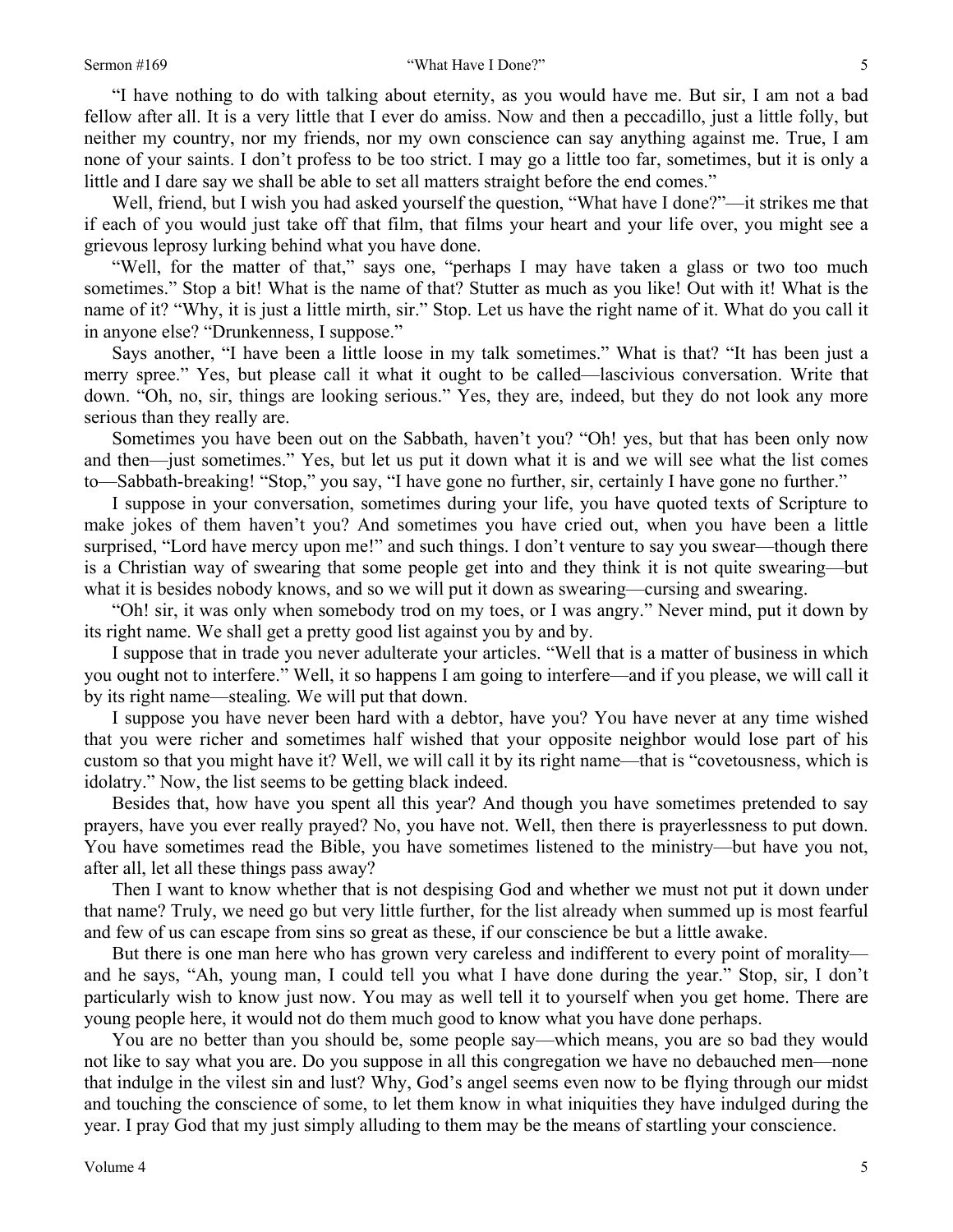Ah! you may hide your sins. The coverlet of darkness may be your shelter. You may think they shall never be discovered. But remember, every sin that you have done shall be read before the sun—and men and angels shall hear it in the day of final account.

Ah! my hearer, be you moral or be you dissolute, I beseech you, answer this question solemnly today—"What have I done?" It would be as well if you took a piece of paper when you went home and just wrote down what you have done from last January to December. And if some of you do not get frightened at it, I must say you have got pretty strong nerves and are not likely to be frightened at much yet.

Now I specially address myself to the unconverted man and I would help him to answer this question in another point of view. "What have I done?" Ah! man—you who live in sin—you that are a lover of pleasure more than a lover of God—what have you done? Do you not know that one sin is enough to damn a soul forever? Have you never read in Holy Scripture that cursed is he that sins but once? How damned then, are you by the myriad sins of this one year!

Recall, I beseech you, the sins of your youth and your former transgressions up till now. And if one sin would ruin you forever, how ruined are you now! Why, man, one wave of sin may swamp you. What will these oceans of your guilt do? One witness against you will be enough to condemn you. Behold the crowds of follies and of crimes now gathered round the judgment seat that have gone before you into judgment. How will you escape from their testimonies when God shall call you to His bar?

What have you done? Come, man, answer this question. There are many consequences involved in your sin and in order to answer this question rightly you must reply to every consequence, what have you done to your own soul? Why, you have destroyed it. You have done your best to ruin it forever. For your own poor soul you have been digging dungeons. You have been piling faggots, you have been forging chains of iron—faggots with which to burn it—and fetters with which to bind it forever.

Remember, your sins are like sowing for a harvest. What a harvest is that which you have sown for your poor soul! You have sown the wind, you shall reap the whirlwind. You have sown iniquity, you shall reap damnation.

But what have you done against the Gospel? Remember how many times this year you have heard it preached? Why, since your birth there have been wagon loads of sermons wasted on you. Your parents prayed for you in your youth, your friends instructed you till you did come to manhood. Since then how many a tear has been wept by the minister for you! How many an earnest appeal has been shot into your heart!

But you have rent out the arrow. Ministers have been concerned to save you and you have never been concerned about yourself. What have you done against Christ? Remember, Christ has been a good Christ to sinners here. But as there is nothing that burns so well as that soft substance oil, so there is nothing that will be so furious as that gentle-hearted Savior, when He comes to be your Judge. Fiercer than a lion on his prey is rejected love. Despise Christ on the cross and it will be a terrible thing to be judged by Christ on His throne.

But again—what have you done for your children this year? Oh! there be some here present who have been doing all they could to ruin their children's souls. 'Tis solemn what responsibility rests upon a father. And what shall be said of a drunken father—the father that sets his children an example of drunkenness.

Swearer, what have you done for your family? Haven't you too been twisting the rope for their eternal destruction? Will they not be sure to do as you do? Mother, you have several children, but this year you have never prayed for one of them—never put your arms round their necks as they kneeled at their little chair at night and said, "Our Father."

You have never told them of Jesus that loved children and once became a child like them. Ah, then, you too have neglected your children. I remember a mother who was converted to God in her old age and she said to me—and I shall never forget the woman's grief—"God has forgiven me, but I shall

6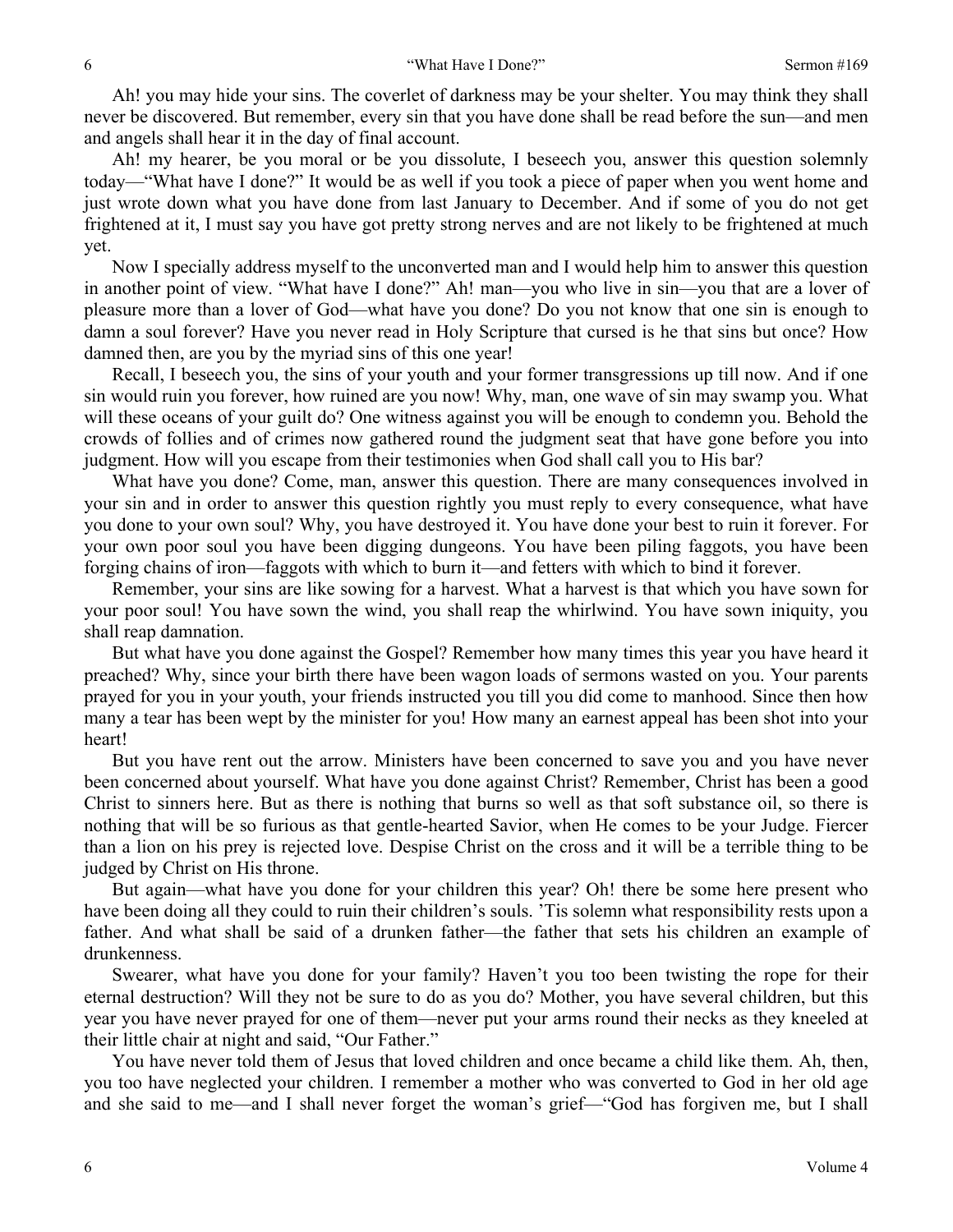#### Sermon #169 "What Have I Done?"

never forgive myself. For, sir," she said, "I have nourished and brought up children, but I have done it without any respect to religion."

And then she burst into tears and said, "I have been a cruel mother, sir. I have been a wretch!" "Why," I said, "my good woman, you have brought your children up." "Yes," said she, "my husband died when they were young and left me with six of them—and these hands have earned their bread and found them clothes. No one," she said, "can accuse me of being unkind to them in anything but this. But this is the worst of all, I have been a cruel mother to them, for while I fed their bodies I neglected their souls."

But some have gone further than this. Ah, young man, you have not only done your best this year to damn yourself, but you have done your best to damn others! Remember last January when you took that young man into the tavern for the first time and laughed at all his boyish scruples, as you called them, and told him to drink away as you did?

Remember, when in the darkness of night you first led astray one young man whose principles were virtuous and who had not known lust unless you had revealed it to him? You said at the time, "Come with me, I'll show you London life. I'll let you see pleasure!"

That young man, when he first came to your shop, used to go to the house of God on Sunday and seemed to bid fair for heaven—"Ah," you say, "I have laughed religion out of Jackson, he doesn't go anywhere on a Sunday now except for a spree and he is just as merry as any of us." Ah! sir, and you will have two hells when you are damned—you will have your own hell and his too—for he will look through the lurid flames upon you and say, "Maybe I had never been here if you had not brought me here!"

And ah! seducer, what eyes will be those that will glare at you through hell's horror?—The eyes of one whom you led into iniquity! What double hells they will be to you as they glare on you like two stars, whose light is fury, and wither your blood forever! Pause you that have led others astray and tremble now.

I paused, myself, and prayed to God when first I knew a Savior, that He would help me to lead those to Christ that I had ever in any way led astray. And I remember George Whitefield says when he began to pray, his first prayer was that God would convert those with whom he used to play at cards and wasted his Sundays. "And blessed be God," he says, "I got every one of them."

O my God, can I not detect in some face here astonishment and terror? Do no man's knees knock together? Does no man's heart quail within him because of his iniquity? Surely it cannot be so, else were your hearts turned to steel and your hearts become as iron in the midst of you. Surely, if it be so, the words of God are most certainly true, wherein He says, in the seventh verse of this chapter—"The stork in the heaven knoweth her appointed times; and the turtle, and the crane, and the swallow, observe the time of their coming; but my people know not the judgment of the LORD."

And certainly that prophet was true who said, "The ox knoweth its owner, and the ass his master's crib; but my people do not know, Israel doth not consider." Oh, are you so brutish as to let the reflections of that guilt pass over you without causing astonishment and terror? Then, surely, we who feel our guilt have need to bend our knees for you and pray that God might yet bring you to know yourselves, for, living and dying as you are—hardened and without hope—your lot must be horrible in the extreme.

How happy would I be if I might hope that the great mass of you could accompany me in this humble confession of our faith. May I speak as if I were speaking for each one of you? It shall be at your option, either to accept what I say or to reject it, but I trust the great multitude of you will follow me.

"Oh, Lord! I this morning confess that my sins are greater than I can bear. I have deserved Your hottest wrath and Your infinite displeasure. And I hardly dare to hope that You can have mercy upon me. But inasmuch as You did give Your Son to die upon the cross for sinners, You have also said, 'Look unto me and be ye saved, all the ends of the earth.' Lord I look to You this morning, though I never looked before, yet I look now.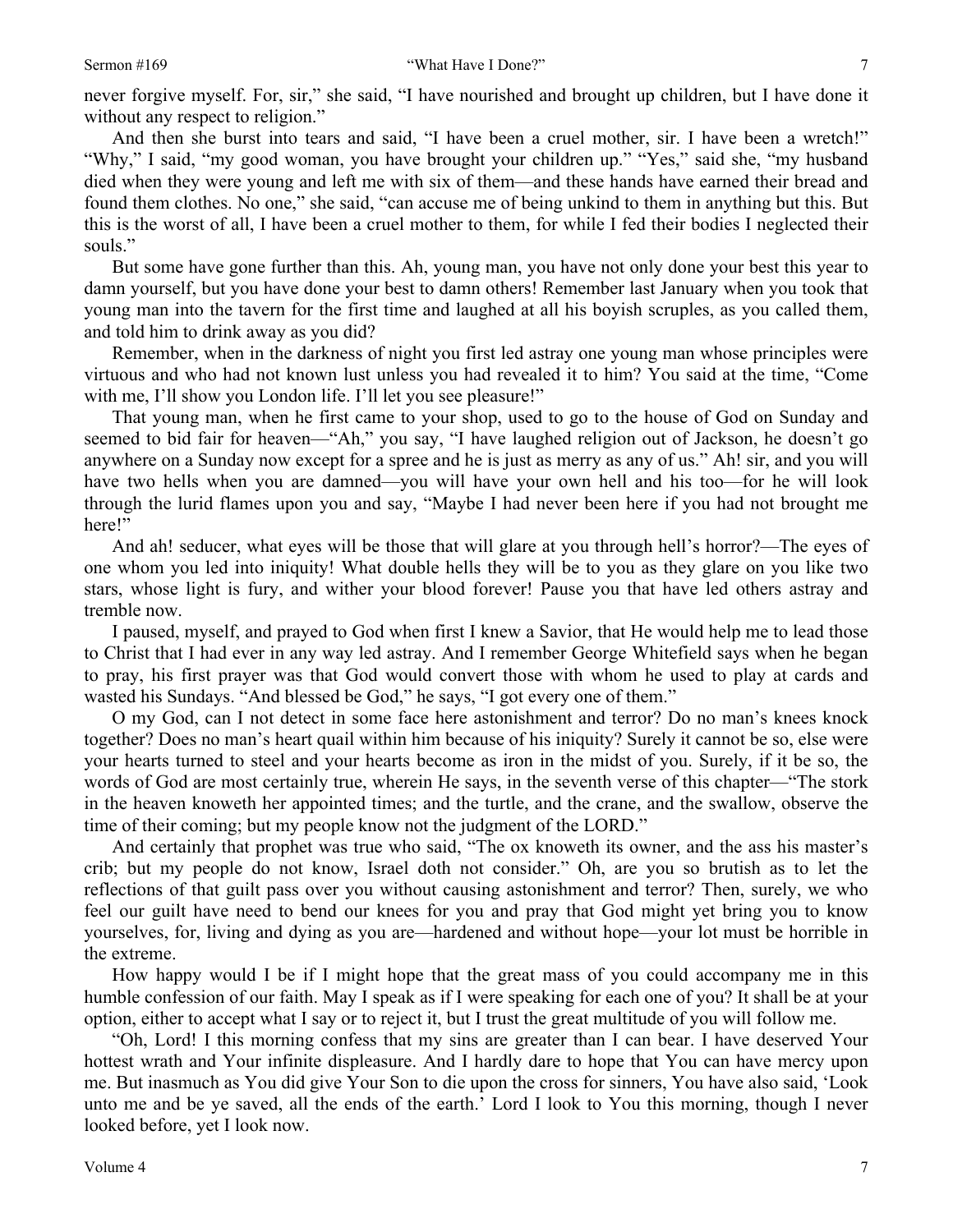"Though I have been a slave of sin to this moment, yet, Lord, accept me, sinner though I be, through the blood and righteousness of Your Son, Jesus Christ. Oh Father, frown not on me. You may well do so, but I plead that promise which says, 'Whosoever cometh unto me, I will in no wise cast out.' Lord, I come—

> *'Just as I am, without one plea, But that Thy blood was shed for me, And that Thou bid'st me come to Thee; O Lamb of God, I come.*

> > *'My faith doth lay its hand, On that dear head of Thine, While like a penitent I stand, And there confess my sin.'*

"Lord accept me. Lord pardon me, and take me as I am, from this time forth and forever, to be Your servant whilst I live, to be Your redeemed when I die."

Can you say that? Did not many a heart say it? Did I not hear many a lip in silence utter it? Be of good cheer, my brother, my sister, if that came from your heart, you are as safe as the angels of heaven, for you are a child of God, and you shall never perish.

**III.** Now, I have to address a few words of AFFECTIONATE ADMONITION and then I have done.

It is a very solemn thing to think how years roll away. I never spent a shorter year in my life than this one, and the older I grow the shorter the years get. And you, old men, I dare say, look back on your sixty and seventy years and you say, "Ah, young man, they will seem shorter soon." No doubt they will. "So teach us to number our days, O God, that we may apply our hearts unto wisdom."

But is it not a solemn thing that there is another year nearly gone, and yet many of you are unsaved? You are just where you were last year. No, you are not—you are nearer death and you are nearer hell, except you repent. And perhaps even what I have said this morning will have no effect upon you. You are not altogether hardened, for you have had many serious impressions. Scores of times you have wept under sermons and yet all has been in vain, for you are what you were.

I beseech you answer this question, "What have I done?" for remember, there will be a time when you will ask this question, but it will be too late. "When is that"—say you—"on the deathbed?" No, it is not too late there.

> *"While the lamp holds out to burn, The vilest sinner may return."*

But it will be too late to ask, "What have I done?" when the breath has gone out of your body.

Just suppose the monument as it used to be, before they caged it round. Suppose a man going up the winding staircase to the top, with a full determination to destroy himself. He has got on the outside of the railings. Can you imagine him for a moment saying, "What have I done?" just after he has taken his leap? Why, methinks some spirit in the air might whisper, "Done? you have done what you can never undo. You are lost—lost—lost!"

Now remember that you that have not Christ are today going up that spiral staircase. Perhaps tomorrow you will be standing in the article of death upon the palisading, and when death has gotten you, and you are just leaping from that monument of life down to the gulf of despair, that question will be full of horror to you. "What have you done?"

But the answer for it will not be profitable, but full of terror. Methinks I see a spirit launched upon the sea of eternity. I hear it say, "What have I done?" It is plunged in flaming waves and cries, "What have I done?" It sees before it a long eternity. But it asks the question again, "What have I done?" The

8